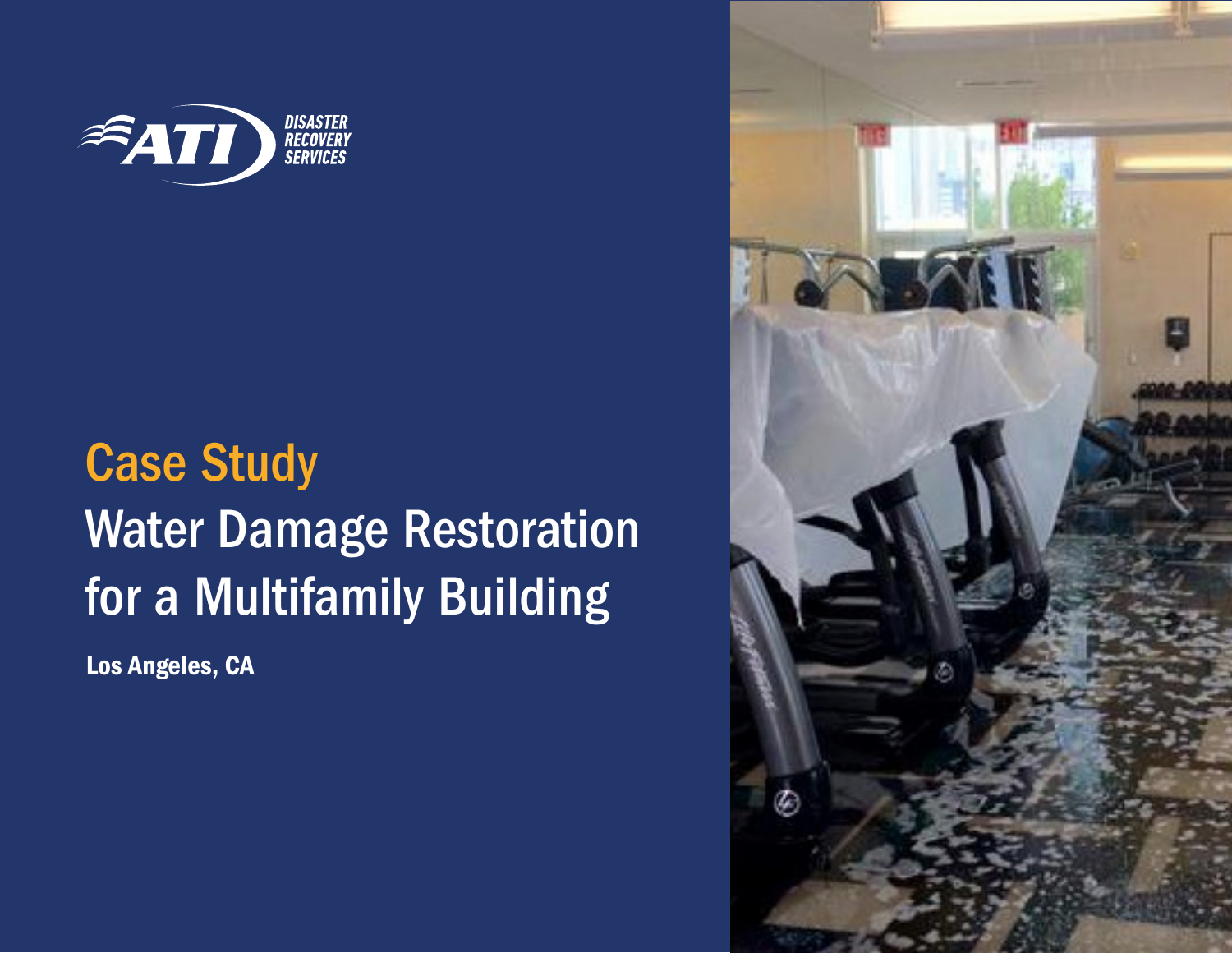## Los Angeles, CA Water Damage Restoration

A multifamily unit in downtown Los Angeles experienced major water loss when a connection joint failed on the 25th floor, flooding the entire building beneath. The water affected every apartment in addition to the corridors, stairways, recreation area, basement and elevators.

To properly dry out the building, the contents from every unit were removed. Residents were not permitted into the building, so ATI coordinated specific items for retrieval then packed out the remaining items of each unit. This included contents inventory, photo documenting, boxing all items with special care for breakables, removal from the building and transport to ATI's storage warehouse.

Once contents were removed, commercial drying equipment was set up throughout the building to reduce the humidity and prevent secondary damage. Surfaces that were found to be wet during the initial moisture assessment were inspected for mold as a precautionary measure. After necessary demolition of affected areas, all surfaces were HEPA vacuumed and sanitized. An onsite industrial hygienist then inspected and approved the work.

ATI crews worked on the extremely labor-intensive project for 100 days and 100 nights to restore the apartments and the lives of their occupants.